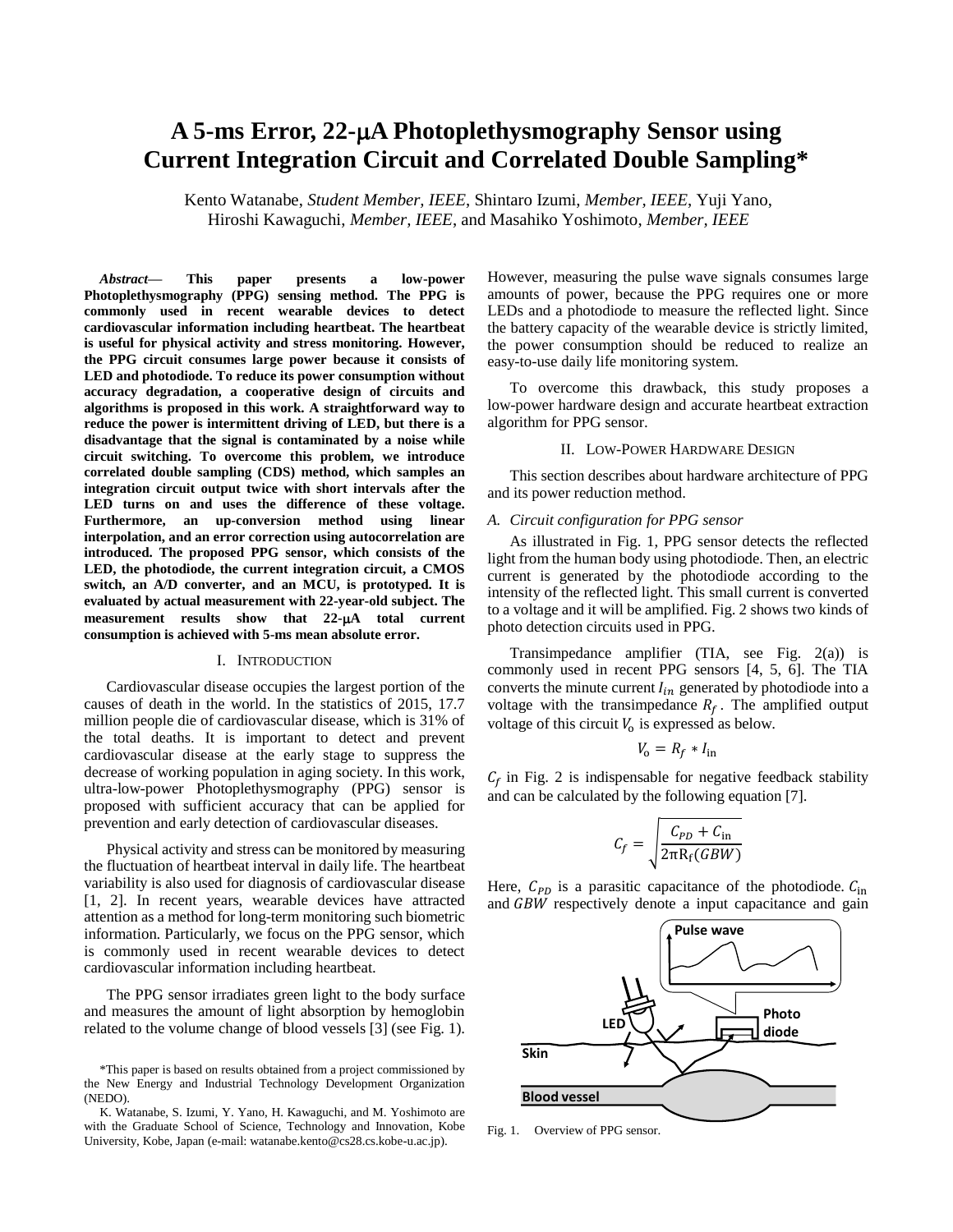

Fig. 2. Photo detection circuits for PPG: (a) Transimpedance amplifier (TIA) and (b) current integration circuit.



Fig. 3. Measured example of PPG waveform with (a) TIA and (b) current integration.

band width of an operational amplifier.  $R_f$  is a resistance determine transimpedance gain.

As a different circuit configuration, a current integration circuit can be used as shown in Fig. 2 (b). This circuit outputs a voltage which obtained by integrating the charge generated from the photodiode using a feedback capacitor  $C_f$ . To prevent the saturation, a switch  $SW$  is periodically turned on and the integrated electric charge in  $C_f$  is reset. Then, the output voltage  $V_0$  is expressed as below.

$$
V_{\rm o} = I_{\rm in} * T_{\rm sw} * \frac{1}{C_f}
$$

Here,  $T_{sw}$  denotes the time duration to open the switch, which means the integration time.

Fig. 3 depicts measured examples of PPG waveform with each circuit configuration. Note that the integration circuit is reset periodically and it should be sampling with the synchronized timing using an analog-to-digital converter.

### *B. Low-Power PPG Sensing Methodology*

The LED consumes the largest power among the components of conventional PPG sensor circuit. To reduce its power dissipation, intermittent LED driving is used in prior works [5, 6]. The active rate of LED is expressed as  $T_{LED}/T_{sample}$ . Here,  $T_{sample}$  and  $T_{LED}$  respectively denote a sampling interval and time duration to turn on the LED for each sample. Since the current consumption of the LED is linearly proportional to this active rate, the basic strategy of



Fig. 4. Enlarged integration circuit output waveform for one sampling period. Reset switch and LED are controlled periodically.

power reduction is to shorten  $T_{LED}$  and lengthen  $T_{sample}$ . However, when lowering the active rate of the LED, the signal-to-noise ratio of the obtained PPG deteriorates. It degrades the accuracy of the extracted heartbeat interval from PPG. Therefore, the objective of this research is to realize a measurement method that can keep accuracy even at low active rate.

TIA (Fig. 2(a)) is generally used in PPG. However, the TIA has a disadvantage that the influence of the dark current of the photodiode increases when the LED's active ratio decreases. On the other hand, current integration circuit (Fig. 2(b)) can mitigate this effect because it has reset operation and it can integrate the current only while the LED is activated. Thus the integration circuit is employed in this work.

# III. SIGNAL PROCESSING FOR HEARTBEAT EXTRACTION

As described in Section II, the combination of the intermittent driving of LED and the integration circuit are effective for power reduction. Unfortunately, the integration circuit also has disadvantage that a switching noise is generated at the moment of the reset switch turns on and off. The influence of this noise becomes larger when reduce the LED turn on duration  $T_{LED}$ . Furthermore, the sampling interval  $T_{\text{sample}}$  also affects to the accuracy, because long  $T_{\text{sample}}$  causes large sampling error. This section describes control methods and algorithms to solve these problems.

# *A. Switching Noise Reduction using Correlated Double Sampling*

Fig. 4 shows the waveform obtained by enlarging the measurement example of Fig. 3(b). The voltage output is contaminated by the switching noise when the reset switch is turned on and off. In particular, the noise when the switch is turned off is integrated and the peak value included the noise component. This noise component is not constant, and it has enough large fluctuation compared with the signal at low active rate. On the other hand, the influence of the switching noise is limited in other period of LED driving.

Therefore, we introduce a correlated double sampling (CDS) technique. CDS has been used for image sensor circuits. In this method, a noise component affecting the output as an offset is sampled at first sampling, and second sampling is conducted after charge is accumulated. The difference of these two sampling result is used as a signal [8].The switching noise in the proposed PPG can be suppressed by same manner,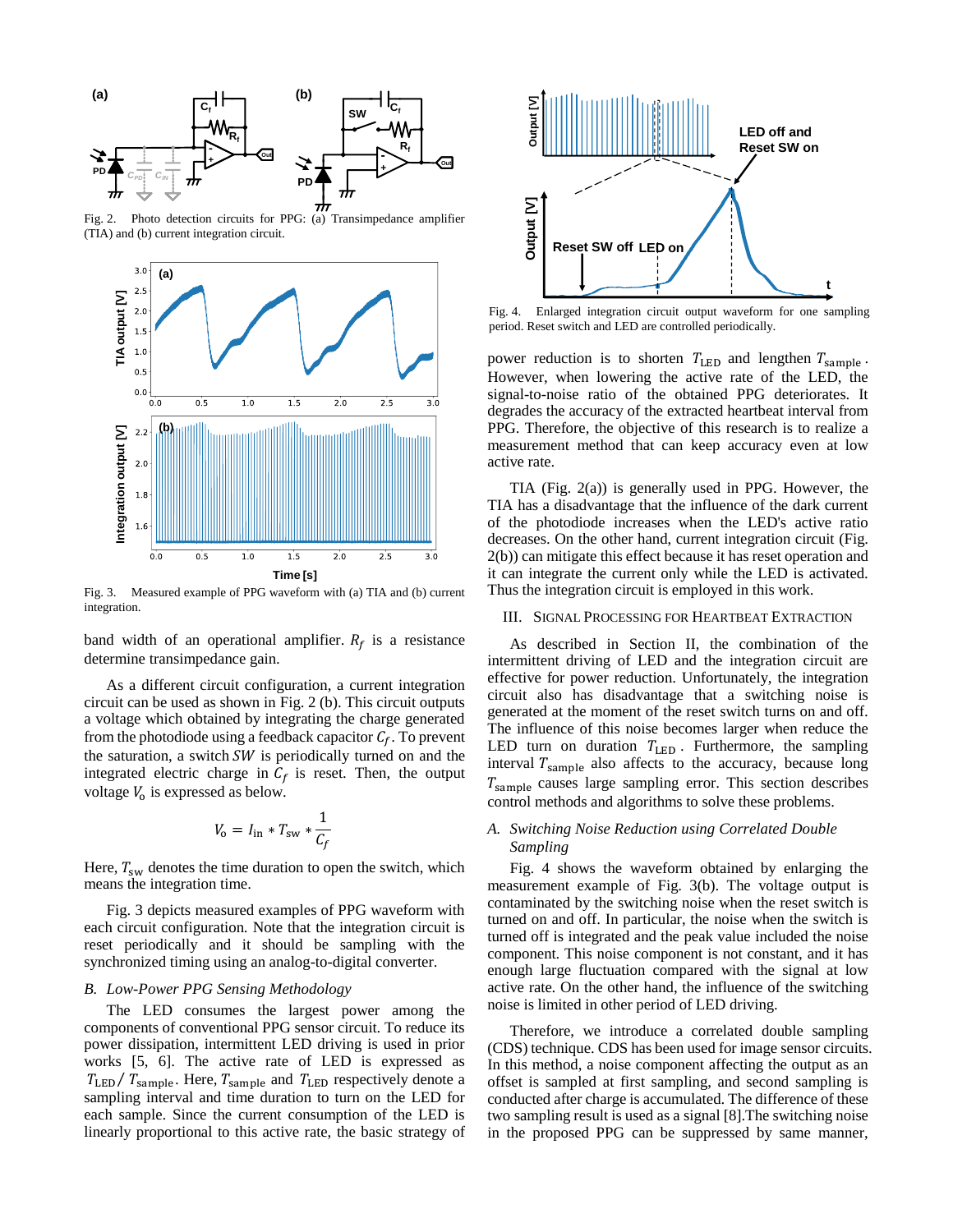

Fig. 5. Applying CDS to integration circuit output. Difference voltage is used as PPG signal.



Fig. 6. Error compensation technique using autocorrelation: (a) peak detection result of CDS output and window definition, (b) peak error estimation using correlation coefficient.

which samples the integration circuit output twice with short intervals, and the difference of these voltages is used as shown in Fig. 5. In other words, it uses the slope of integral waveform instead of its peak voltage to obtain the PPG.

## *B. Sampling Error Compensation using Autocorrelation*

Next, to lengthen the sampling interval  $T_{\text{sample}}$ , the sampling error is compensated. Generally, when extracting the heartbeat interval from the PPG, the peak of the waveform is detected as shown in Fig. 6(a), and its interval is calculated. The sampling error that correlates with  $T_{\text{sample}}$  is superimposed on this peak interval.

To mitigate this problem, it is effective to adopt autocorrelation using not only peaks but whole heartbeat waveforms. In our prior work [9], a sampling error compensation algorithm for Electrocardiogram (ECG) using upconversion and autocorrelation has been proposed. We apply this algorithm to PPG.

Fig. 6 (b) illustrates the sampling error compensation algorithm. First, the PPG waveform with low sampling rate is upconverted using linear interpolation. Next, correlation between two windows within the search range centered on the detected peak is calculated, and a time at which the correlation coefficient becomes maximum is used as corrected peak. In this work, the search range is set to  $\pm 2T_{\text{sample}}$ . Since the waveform of PPG has similarity, the sampling error can be corrected by this method.

## IV. PERFORMANCE EVALUATION

The proposed PPG sensor is prototyped to evaluate the power reduction and the accuracy. Fig. 7 illustrates the detail



Fig. 7. Circuit block diagram of prototype sensor.



Fig. 8. Experimental setup for performance evaluation.

circuit diagram of the prototype sensor, which consists of a photodiode, a current integration circuit, a CMOS switch, LED, A/D converter, and MCU. The operating voltages of analog circuits and MCU are both 3.0V, which generated by a 3.7V lithium-ion battery and independent LDOs. Fig. 8 depicts the photograph of the prototype sensor and its test environmental setup.

In this experiment, the subject is 22-year-old man. Totally 10 sets of 10 seconds duration measurement are conducted for each setting parameter. Mean absolute error (MAE) of heartbeat interval and the current consumption of the PPG sensor are evaluated by averaging all sets of measurement. The ECG is simultaneously recorded and its heartbeat interval is calculated as reference value. A commercially available PPG sensor using TIA [10] is also measured simultaneously to compare with proposed sensor.

First, Fig. 9 shows the relation between sampling interval  $T_{\text{sample}}$  and MAE of heartbeat interval. Then, the LED driving duration  $T_{LED}$  is set to 150 μs. The CDS timing  $\Delta t_1$  and  $\Delta t_2$ (see Fig. 4) are respectively set to 7  $\mu$ s and 125  $\mu$ s. The MAE is calculated by the difference of heartbeat intervals between ECG and PPGs. Note that an error of several milliseconds occurs for all PPGs due to a pulse wave velocity variation. The proposed sensor achieves less than 5-ms MAE when  $T_{\text{sample}}$ is longer than 1⁄16 s. The result shows that the MAE of the proposed PPG is improved using CDS and autocorrelation comparing to using only peak detection, especially with long  $T_{\text{sample}}$ . 5-ms MAE is sufficiently small value for heart rate variability analysis [1].